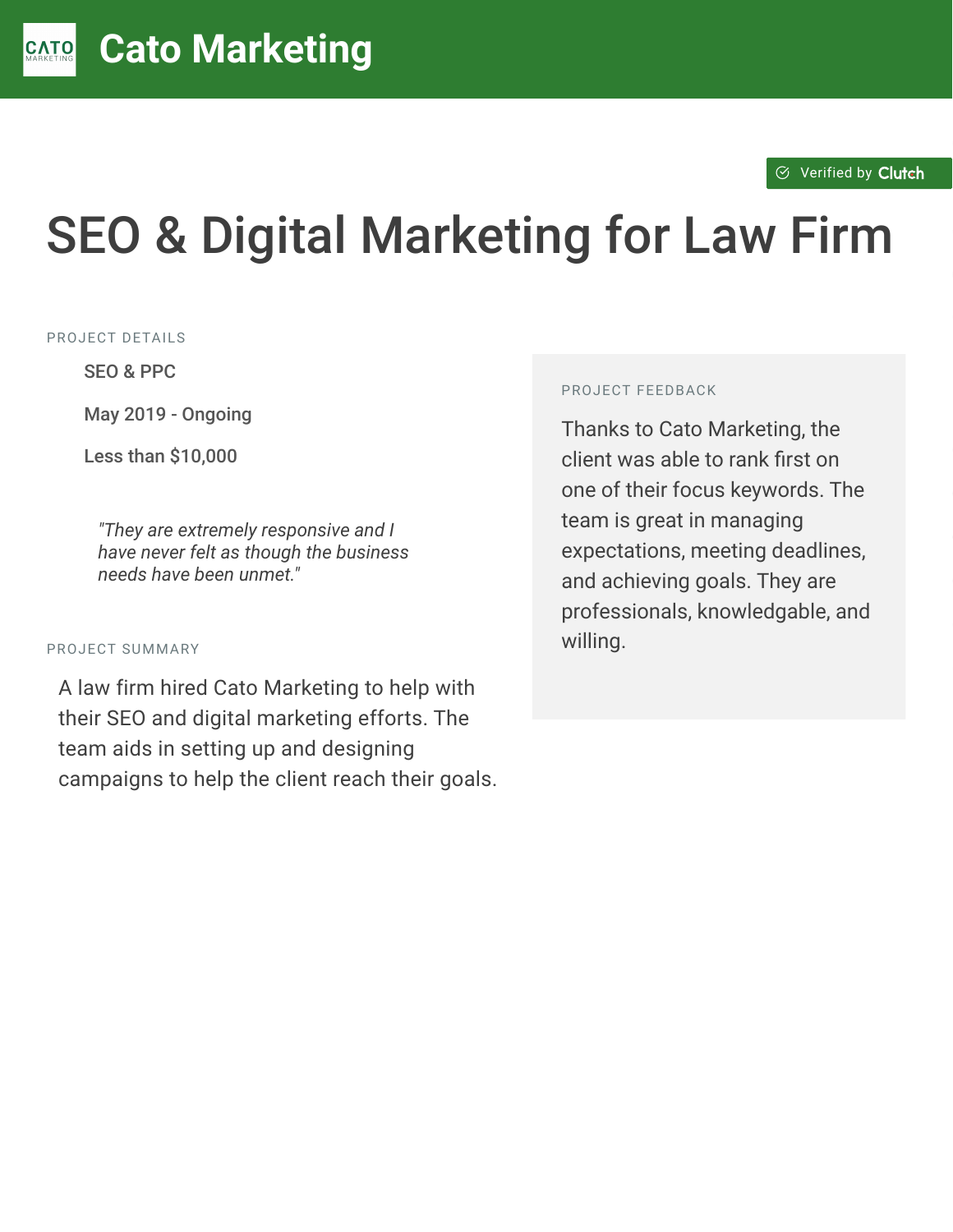## The Client

Please describe your company and your position there.

I am the managing Partner of a Law Firm.

## The Challenge

#### For what projects/services did your company hire Cato Marketing, and what were your goals?

We are growing our services and our sectors and required the assistance of CATO marketing with our SEO and PPC Campaigns.



| Quality:     | 5.0 |
|--------------|-----|
| Schedule:    | 5.0 |
| Cost:        | 5.0 |
| Would Refer: | 5.0 |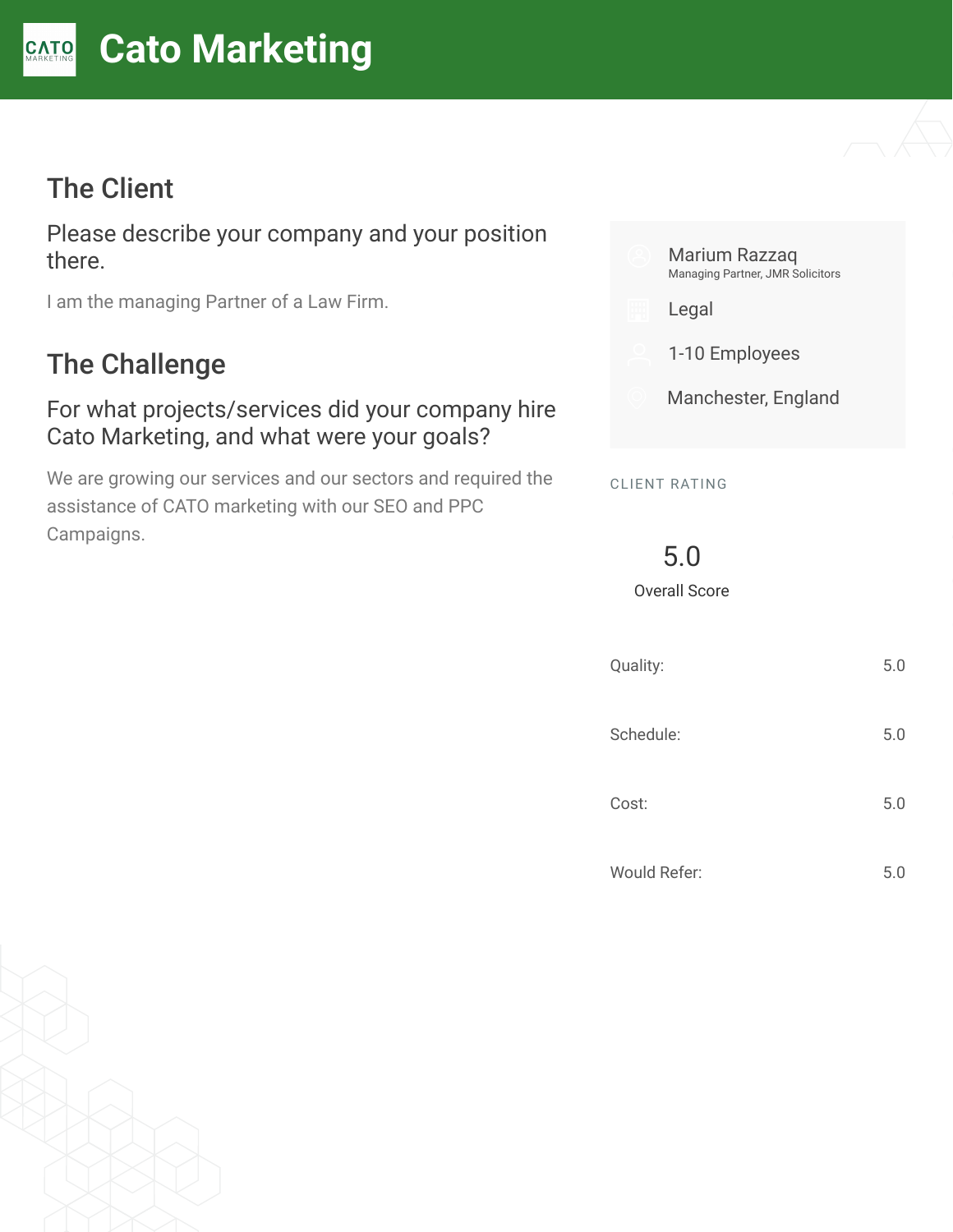## The Approach

#### How did you select Cato Marketing and what were the deciding factors?

Followed their work closely on Linked in and then spoke to them at length of our needs. They listened carefully and were very responsive to our needs.

## Describe the scope of work in detail, including the project steps, key deliverables, and campaigns.

We explained our goals to them and set out what we wanted to achieve. They then set up specifically designed campaigns to help us achieve our goals together with landing pages. These campaigns are regularly reviewed and amended by them to help us grow systematically.

### How many people from the vendor's team worked with you, and what were their positions?

Two: Daniel Gillen - Managing Director Fotini Papadopetraki- Client success manager

# The Outcome

#### Can you share any measurable outcomes of the project or general feedback about the deliverables?

Since implementing the services of Cato marketing, we are ranking as number one for Business Solicitor Manchester.